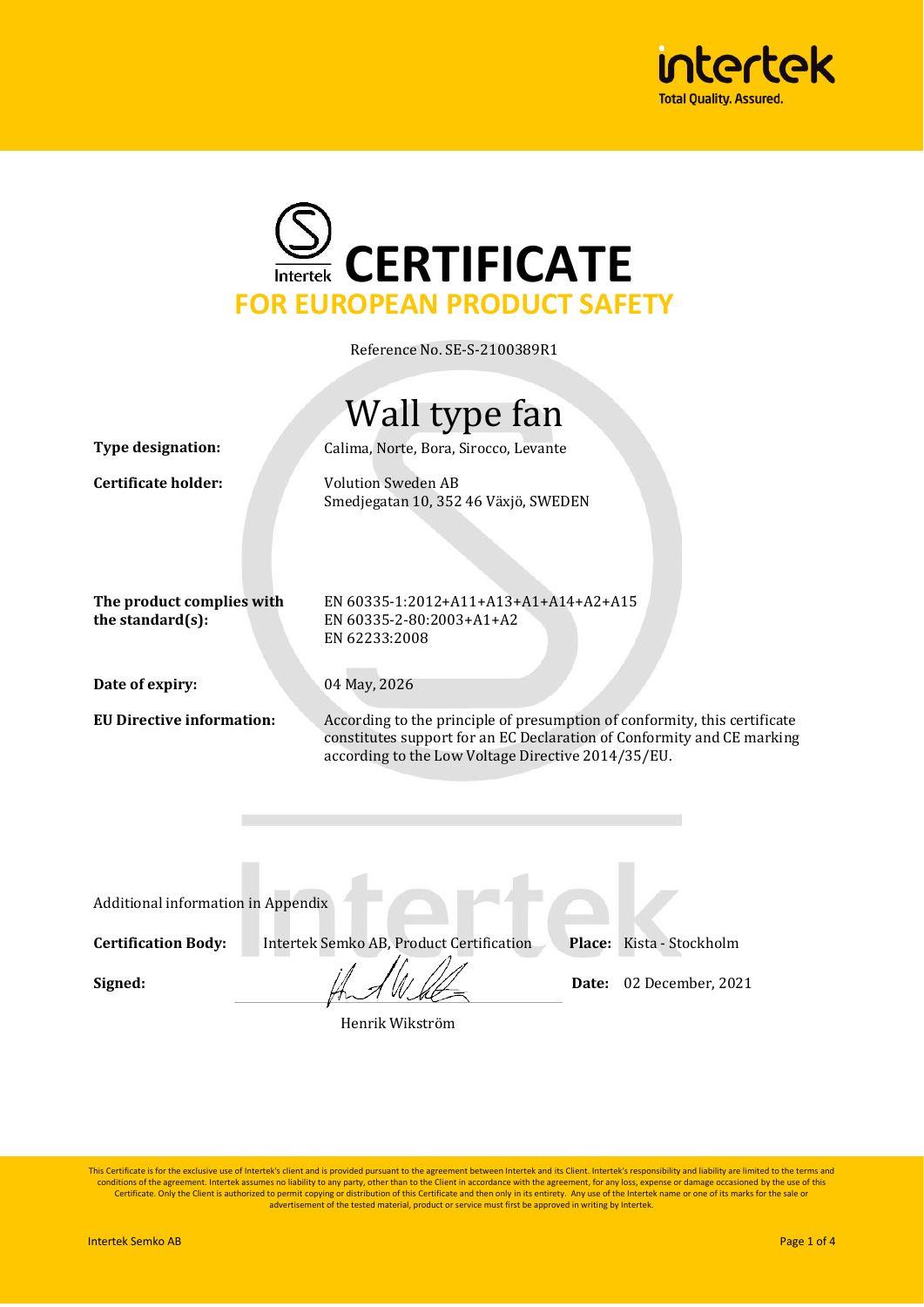

### **APPENDIX:**

Reference No. SE-S-2100389R1

| <b>Technical Data:</b>                                                                                                                            |                                                                                                                                                                                                                                                                                                                                                                                                                                               |
|---------------------------------------------------------------------------------------------------------------------------------------------------|-----------------------------------------------------------------------------------------------------------------------------------------------------------------------------------------------------------------------------------------------------------------------------------------------------------------------------------------------------------------------------------------------------------------------------------------------|
| Type designation<br>Rated voltage (V)<br>Rated power (W)<br>Frequency (Hz)<br>Class<br><b>IP-Class</b><br><b>Trademark</b><br>Product information | Calima<br>100-240 AC<br>4W<br>50-60<br>H<br>IP44<br>PAX Calima is a wall type fan intended to be used in residential (non-<br>commercial) locations.<br>PAX Norte, Bora, Sirocco and Levante are similar to Calima with regard to<br>safety related aspects and critical components. Model differences relate to                                                                                                                              |
| Type designation<br>Rated voltage (V)<br>Rated power (W)<br>Frequency (Hz)<br>Class<br><b>IP-Class</b><br><b>Trademark</b><br>Product information | optional features, functional differences and external<br>Norte<br>100-240 AC<br>4W<br>50-60<br>$\mathbf{H}$<br>IP44<br>PAX Norte is a wall type fan intended to be used in residential (non-<br>commercial) locations.<br>PAX Norte, Bora, Sirocco and Levante are similar to Calima with regard to<br>safety related aspects and critical components. Model differences relate to<br>optional features, functional differences and external |
| Type designation<br>Rated voltage (V)<br>Rated power (W)<br>Frequency (Hz)<br>Class<br><b>IP-Class</b><br><b>Trademark</b><br>Product information | Bora<br>100-240 AC<br>4W<br>50-60<br>H<br>IP44<br>PAX Bora is a wall type fan intended to be used in residential (non-<br>commercial) locations.<br>PAX Norte, Bora, Sirocco and Levante are similar to Calima with regard to<br>safety related aspects and critical components. Model differences relate to<br>optional features, functional differences and external                                                                        |

This Certificate is for the exclusive use of Intertek's client and is provided pursuant to the agreement between Intertek and its Client. Intertek's responsibility and liability are limited to the terms and<br>conditions of t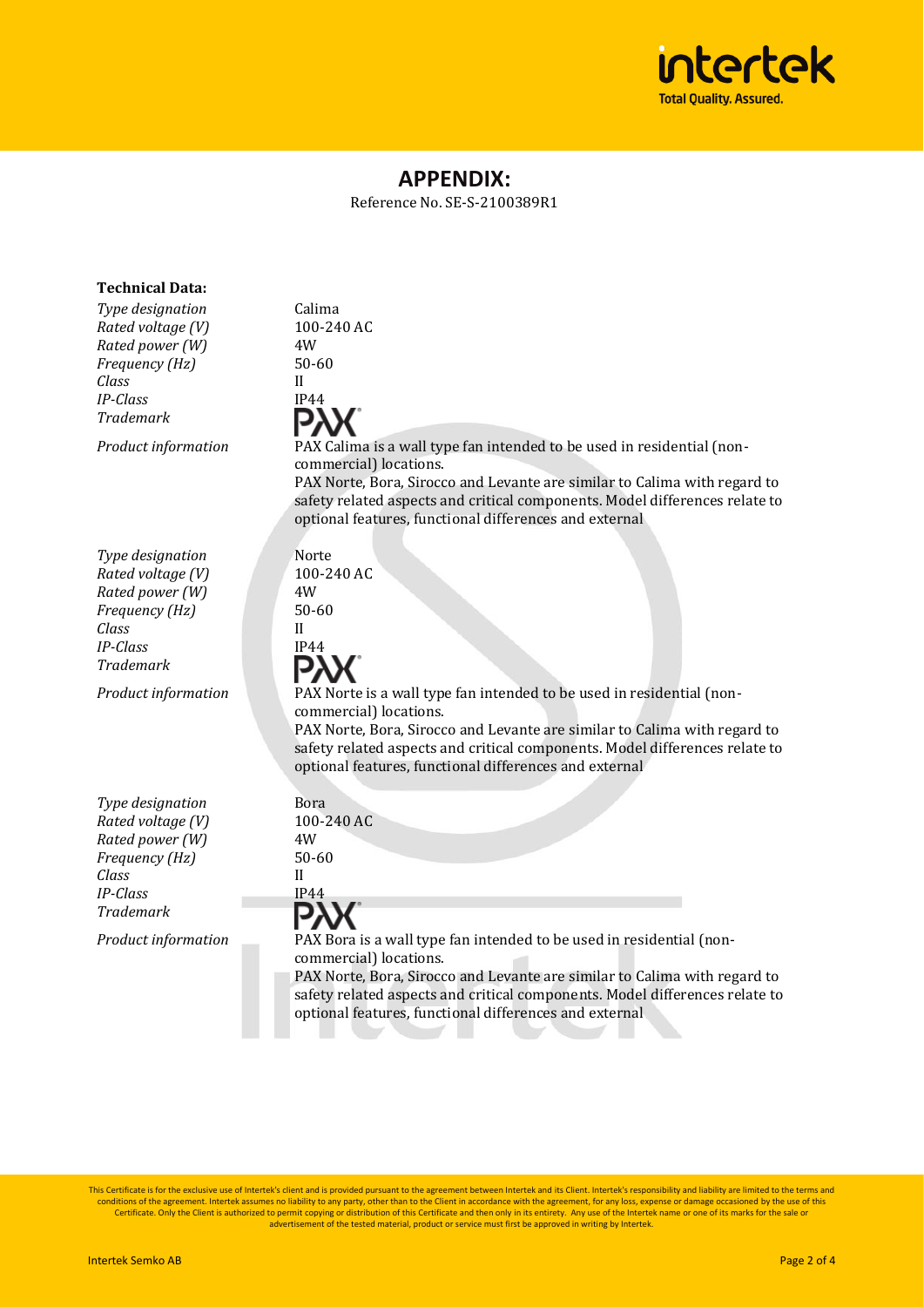

### **APPENDIX:**

Reference No. SE-S-2100389R1

*Type designation* Sirocco *Rated voltage (V)* 100-240 AC<br>*Rated nower (W)* 4W  $Rated power (W)$ *Frequency (Hz)* 50-60 *Class* II *IP-Class* IP44 *Trademark*

*Type designation* Levante *Rated voltage (V)* 100-240 AC *Rated power (W)* 4W *Frequency (Hz)* 50-60 *Class* II *IP-Class* IP44 *Trademark*

*Test Report* 2109226STO-003

*Product information* PAX Sirocco is a wall type fan intended to be used in residential (noncommercial) locations. PAX Norte, Bora, Sirocco and Levante are similar to Calima with regard to safety related aspects and critical components. Model differences relate to optional features, functional differences and external

*Product information* PAX Levante is a wall type fan intended to be used in residential (noncommercial) locations.

PAX Norte, Bora, Sirocco and Levante are similar to Calima with regard to safety related aspects and critical components. Model differences relate to optional features, functional differences and external

# Intertek

This Certificate is for the exclusive use of Intertek's client and is provided pursuant to the agreement between Intertek and its Client. Intertek's responsibility and liability are limited to the terms and conditions of the agreement. Intertek assumes no liability to any party, other than to the Client in accordance with the agreement, for any loss, expense or damage occasioned by the use of this Certificate. Only the Client is authorized to permit copying or distribution of this Certificate and then only in its entirety. Any use of the Intertek name or one of its marks for the sale or<br>advertisement of the tested m